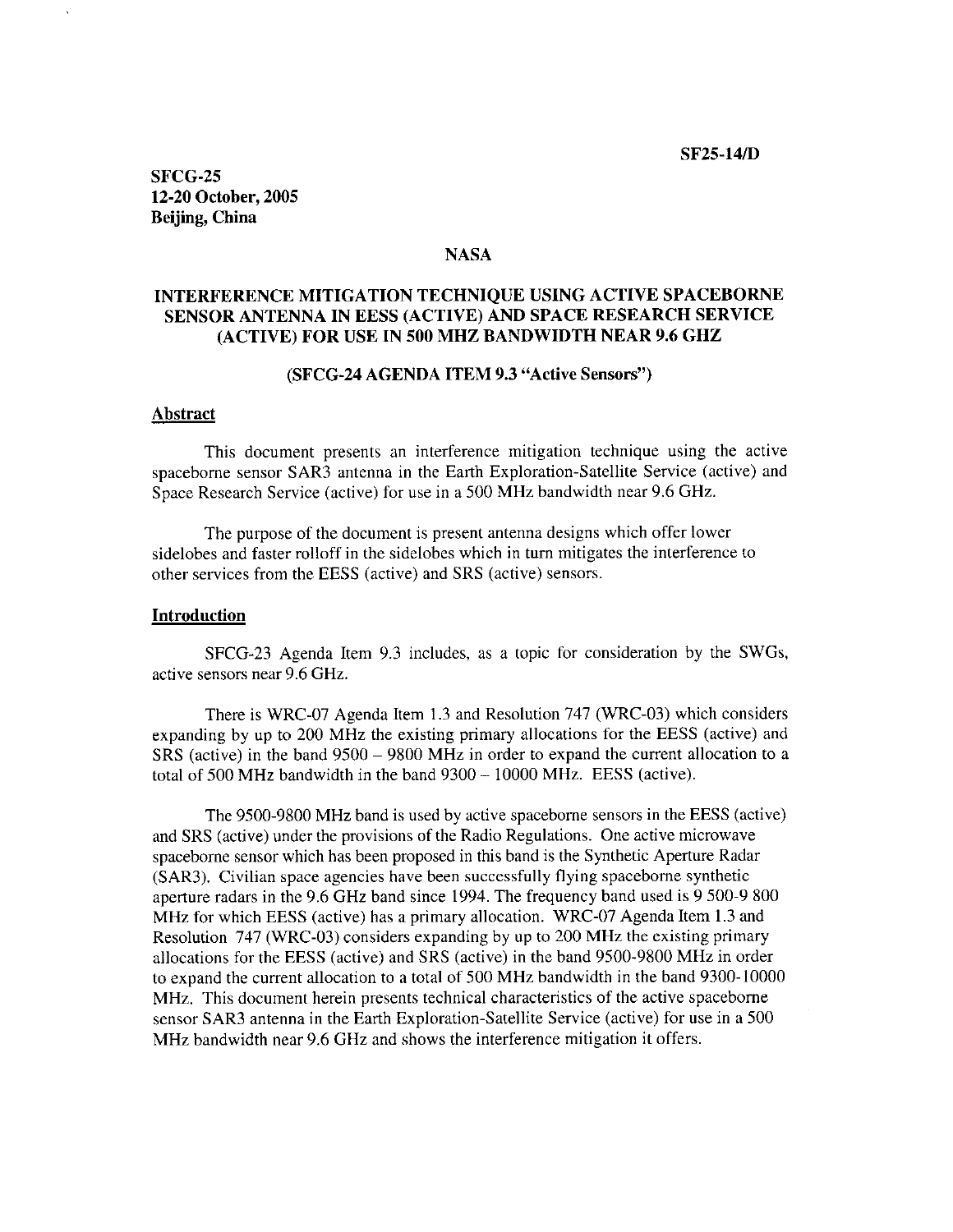#### **Options for wideband active spaceborne SAR sensors**

The wideband SAR would provide spatial resolutions to the order of 1 m, requiring up to 500 MHz bandwidth. For a SAR which would transmit linear FM pulses with a bandwidth of 450 MHz, this provides a ground range resolution of 1 m over the look angles of 20 deg to 44 deg. For synthetic aperture radars, in azimuth the resolution in a typical strip map mode is half of the effective antenna length in azimuth. For a SAR antenna size of 50m x 1.4m, the resolution in azimuth in a strip map mode is half of 50m, or 25m. To improve the azimuth resolution to lm, there are available several techniques and corresponding modes of operation. Fine resolution SAR modes include the spotlight mode, the subarray mode, and the stripmap mode.

The spotlight mode involves "spotlighting" the antenna beam in azimuth by scanning in azimuth as the spacecraft orbits to illuminate a given area for an appropriately long integration time. Since the width in azimuth of the ground illumination beam is only 0.34km to 0.49km depending upon the look angle, 44 to 60 spot beams side-by-side would be needed to image the 20 **km** swath in azimuth. **A** total integration time of 95 sec to 178 sec is needed to produce the lm resolution image over the 20km swath in azimuth. The azimuth beam needs to be scanned from +/- 26 deg to +/- 65 deg in order to spotlight a 20km x 20km area as the spacecraft orbits. Since the subnadir ground velocity is about 7.05 km/sec, the 20km x 20km images would be separated by about 670km to 1255km along the azimuth track. The two other modes allow continuous imaging of 20km strips, but at a cost in power and processing. Since this spotlight mode uses the entire 50m **x** 1.4m antenna power, the peak power can be lowered by a factor of 10 from the subarray and stripmap modes. Possible characteristics for the spotlight mode are shown in Table 1.

The subarray mode uses subarray processing, whereby the array length in azimuth is subdivided into subarrays, and the individual subarrays receive the return signals simultaneously. The transmit PRF is the lower PRF associated with the 50m length as for the spotlight mode. The effective receive array length in azimuth is the subarray length, such that the antenna beam width in azimuth is broader, corresponding to the shorter subarray length. One could either transmit with one of the subarrays or transmit over all the subarrays and apply a phase spoiling across the array such that the 3 dB width of the azimuth gain pattern is approximately the same as each subarray receive azimuth gain pattern. Two benefits of phase weighting across the entire array is that the peak transmit power of 25 kW can be applied, versus, 1/32 of that power for one of the subarrays. Another benefit is that with the phase spoiling on transmit, the antenna gain pattern in azimuth falls off faster with angle from boresight, thus providing interference mitigation as the sidelobe levels decrease with angle from boresight. This mode allows continuous imaging of 20km strips. Possible characteristics for the subarray mode are shown in Table 1.

The stripmap mode transmits with an effective azimuth antenna length of 2m or less which the SAR processing yields half the effective azimuth length of lm for azimuth resolution. The transmit PRF is high in order to accommodate the wide Doppler spectrum corresponding to the individual subarray length. The transmit PRF for the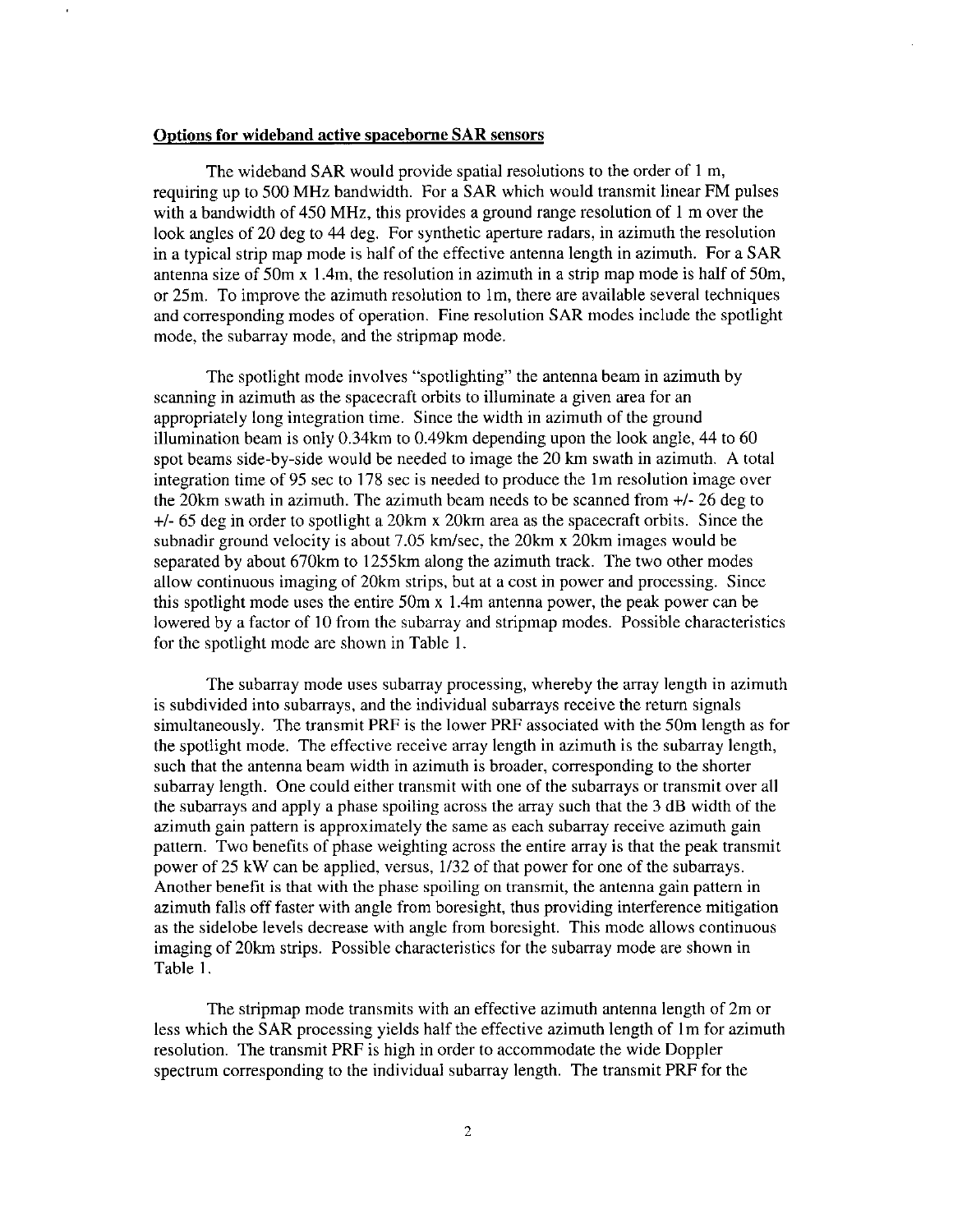stripmap mode is about 32 times that PRF for the spotlight and subarray modes. The corresponding interpulse period (IPP) is then  $1/32<sup>nd</sup>$  of the IPP of the spotlight and subarray modes. One could either transmit/receive with one of the 1.56m subarrays or transmit over all the subarrays and apply a phase spoiling across the array such that the 3 dB width of the azimuth gain pattern is approximately the same as each subarray receive azimuth gain pattern. As before, this yields two benefits by phase weighting across the entire array in that the peak transmit power of 25 kW can be applied, versus, 1/32 of that power for one of the subarrays and that with the phase spoiling on transmit, the antenna gain pattern in azimuth falls off faster with angle from boresight, thus providing interference mitigation as the sidelobe levels decrease with angle from boresight. This mode also allows continuous imaging of 20km strips; however, because of the high PRF needed and the corresponding low interpulse period, the high range ambiguities become prohibitive as the look angle goes above 20 deg to 25 deg. Possible characteristics for the spotlight mode are shown in Table 1.

Modes other than imaging for the wideband SAR include the MTI mode which usually applies a weighting to the antenna pattern in azimuth. However, the SAR modes can also use the weighting in azimuth. Taylor weighting with -50 dB close-in sidelobes causes the mainlobe to broaden by a factor of about 1.5 with a corresponding reduction in gain by about 2 dB. However, the mainlobe falls quickly in angle off boresight down 50 dB and the close-in sidelobes stay below -50 dB relative to the peak gain thus providing interference mitigation with the extremely low sidelobe levels.

| Options for Triutound Diarchard<br>9.6 GHz<br>9.6 GHz<br>Parameter |              |                |                |              | 9.6 GHz         |
|--------------------------------------------------------------------|--------------|----------------|----------------|--------------|-----------------|
|                                                                    |              | 5 kW spotlight | 25 kW subarray |              | 25 kW strip     |
|                                                                    | 20 deg       | 44 deg         | 20 deg         | 44 deg       | 20 deg          |
| Altitude (km)                                                      | 506          | 506            | 506            | 506          | 506             |
| Resolution (m)                                                     |              |                |                |              |                 |
|                                                                    | $\mathbf{1}$ | 1              | $\mathbf{1}$   | $\mathbf{1}$ | 1               |
| Ground Swath (km)                                                  |              |                |                |              |                 |
|                                                                    | 20           | 20             | 20             | 20           | 20              |
| Field of View from Nadir (Inc.                                     |              |                |                |              |                 |
| Angle)                                                             | $20^{\circ}$ | $44^\circ$     | $20^{\circ}$   | $44^\circ$   | $20^{\circ}$    |
|                                                                    |              |                |                |              |                 |
| Polarizations                                                      | HH           | <b>HH</b>      | HH             | HH           | HН              |
| Noise Equivalent $\sigma_0$ (dB)                                   |              |                |                |              |                 |
|                                                                    | $-16$        | $-16$          | $-16$          | $-16$        | $-16$           |
| Frequency Range (GHz)                                              |              |                |                |              |                 |
|                                                                    | 9.3-10.0     | $9.3 - 10.0$   | $9.3 - 10.0$   | $9.3 - 10.0$ | $9.3 - 10.0$    |
| Bandwidth (MHz)                                                    |              |                |                |              |                 |
|                                                                    | 450          | 450            | 450            | 450          | 450             |
| Powered antenna width (m)                                          |              |                |                |              |                 |
|                                                                    | 0.7          | 1.4            | 0.7            | 14           | 0.8             |
| Antenna gain (dB)                                                  | 54.5         | 57.5           | 39.5           | 42.5         | 39.5            |
| E.I.R.P (dBW)                                                      | 88.5         | 94.5           | 83.5           | 86.5         | 83.5            |
| PRF (Hz)                                                           | 431          | 513            | 431            | 513          | 12168           |
| Pulse width $(\mu s)$                                              | 10           | 10             | 10             | 10           | 10 <sup>°</sup> |
| RF Power, Peak (kW)                                                |              |                |                |              |                 |
|                                                                    | 2.5          | 5.0            | 25             | 25           | 25              |
| RF Power, Average (kW)                                             |              |                |                |              |                 |
|                                                                    | 0.011        | 0.026          | 0.103          | 0.128        | 3.04            |
| # of channels                                                      |              |                |                |              |                 |
| Data rate (Mbps)                                                   | 110          | 234            | 110            | 234          | 3220            |

**TABLE 1 O~tions for Wideband SAR Modes**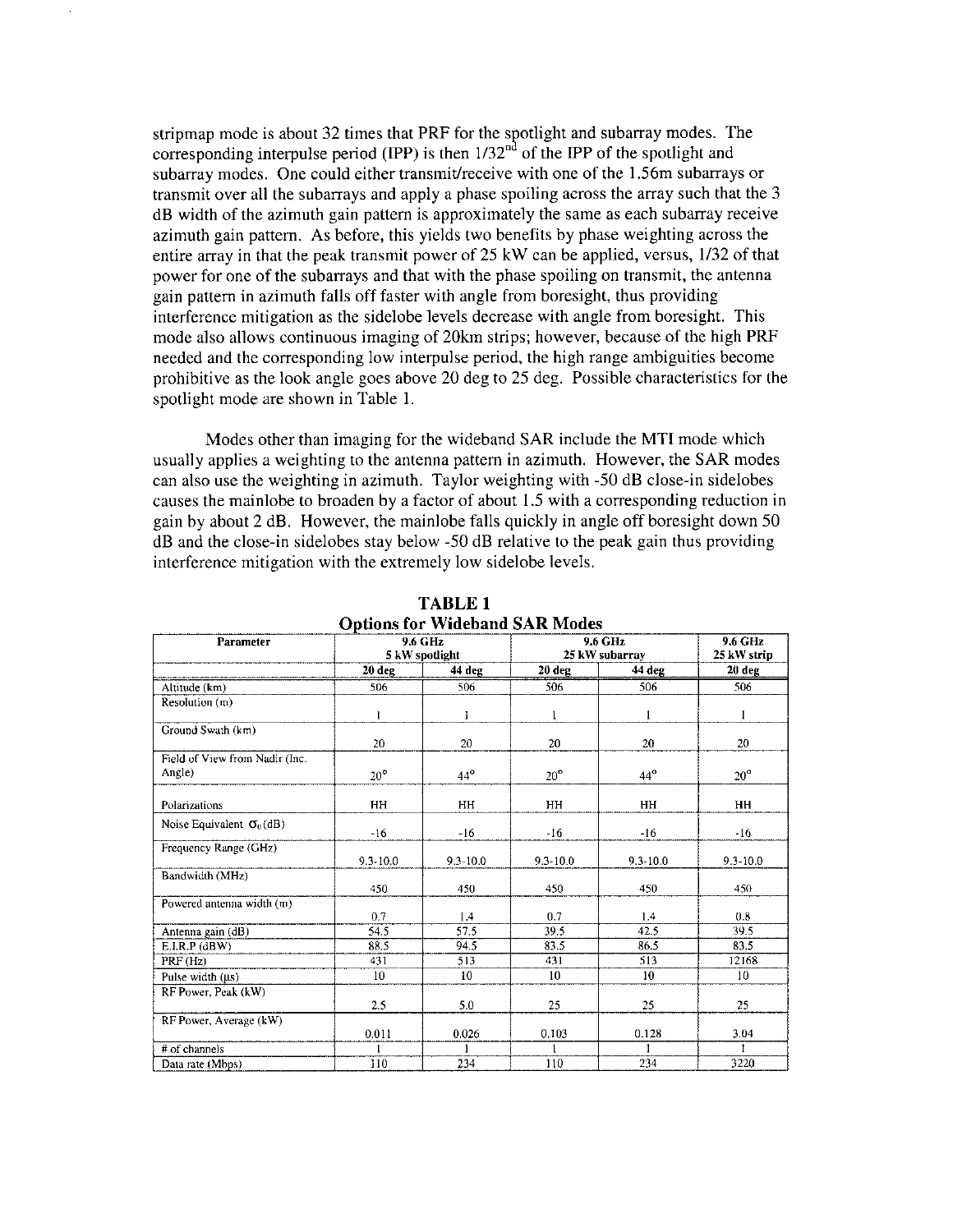### **Technical characteristics of wideband active spaceborne sensor SAR3 antenna**

There are plans for a wideband active spaceborne sensor SAR3, with an improved spatial resolution to the order of 1 m, which would require up to 500 MHz bandwidth. Table 1 presents technical characteristics of active spaceborne sensor **SAR3.** The SAR3 antenna has a different antenna gain pattern in azimuth on transmit than on receive. In azimuth, the resolution for subarray processing can be improved to one meter. In subarray processing, the array length in azimuth is subdivided into subarrays, whereby individual subarrays receive the return signals simultaneously. The effective receive array length in azimuth is the subarray length, such that the antenna beam width in azimuth is broader, corresponding to the shorter subarray length. The transmit antenna pattern uses all the subarrays and applies a phase spoiling across the array such that the 3 dB width of the azimuth gain pattern is approximately the same as each subarray receive azimuth gain pattern. Two benefits of phase weighting across the entire array is that the peak transmit power of 25 **kW** can be applied, versus, 1/32 of that power for one of the subarrays. Another benefit is that with the phase spoiling on transmit, the antenna gain pattern in azimuth falls off faster with angle from boresight, thus providing interference mitigation as the sidelobe levels decrease with angle from boresight.

### **SAR3** Design parameters

**SAR3** would transmit linear FM pulses centered near 9.6 GHz, with a pulse repetition rate between 410 and 515 Hz as shown in Table 2. The signal is either vertically or horizontally polarized at transmission and reception, to give one polarization, selectable between HH, or VV. The pulse width is 1-10 microsecond and the range bandwidth is 450 MHz.

| SAR3                    |              |  |  |
|-------------------------|--------------|--|--|
| Orbit height (km)       | 506          |  |  |
| Orbit inclination (°)   | 98           |  |  |
| Transmit power (W)      | 25 000       |  |  |
| Pulse width $(\mu s)$   | $1-10$       |  |  |
| PRF (Hz)                | 410-515      |  |  |
| Duty cycle              | 0.0004-0.005 |  |  |
| Average RF power (W)    | 10-125       |  |  |
| Modulation of pulse     | Linear FM    |  |  |
| RF bandwidth (MHz)      | 450          |  |  |
| Peak antenna gain (dBi) | 39.5-42.5    |  |  |

## **TABLE 2**

## **Key spaceborne SAR3 characteristics**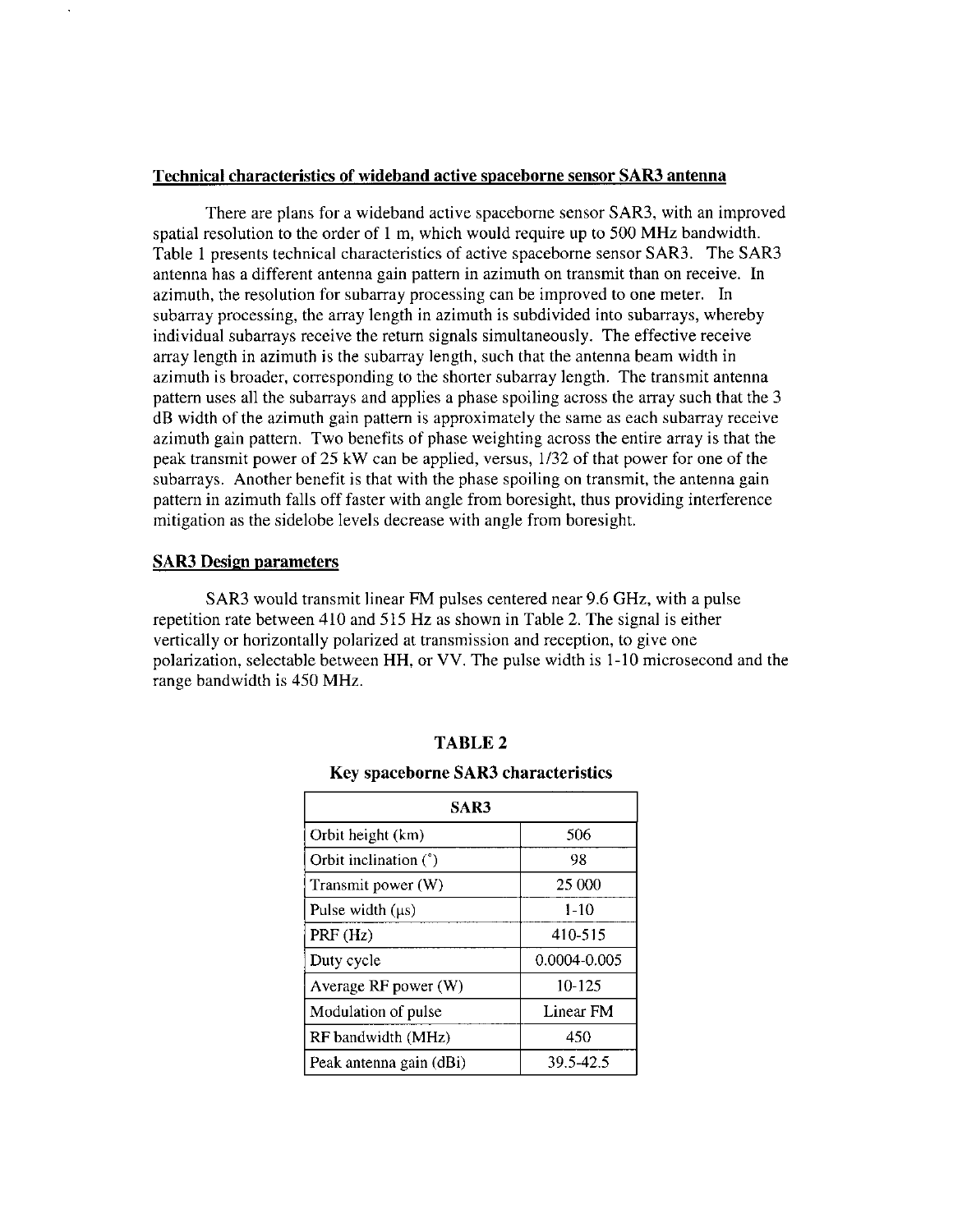**SAR3** would transmit linear **FM** pulses centered near 9.6 **GHz,** with a pulse repetition rate between 410 and 515 Hz as shown in Table 1. The signal is either vertically or horizontally polarized at transmission and reception, to give one polarization, selectable between HH, or VV. The pulse width is 1-10 microsecond and the range bandwidth is 450 MHz.

## **SAR3 Antenna gain pattern**

The transmit antenna gain pattern in azimuth for phase weighting across the 50m array is shown in Figure I. The transmit antenna gain pattern in azimuth for uniform weighting across an individual 1.56m panel is shown in Figure 2. SAR3 uses a planar array antenna. The 50 meter long and 1.4 meter wide planar array consists of transmit/receive (T/R) modules and phase shifters. The antenna is mechanically tilted around 32 $\degree$  from nadir and electronically scanned  $\pm 12\degree$  about the mechanical position to enable look angles of 20 $^{\circ}$  to 44 $^{\circ}$  from nadir. The antenna beamwidth is 1.1 $^{\circ}$  to 2.3 $^{\circ}$  in elevation. In azimuth, the beamwidth of an individual panel with uniform weighting corresponds to  $1/32$  of the aperture, or 1.56m, which is  $1.15^{\circ}$  in azimuth, with an overall gain of 39.5-42.5 dBi. Table **3** shows the equations for the antenna transmit gain pattern with 42.5 dBi peak gain for phase weighting across the 50m antenna. Table 2 shows the equations for the antenna transmit gain pattern with 42.5 dBi peak gain for uniform weighting across an individual 1.56m panel.

Figure 3 shows the antenna gain pattern for the phase weighting across the array and the curve fit to the envelope for angles between -4.5 deg to +4.5 deg in azimuth. Figure 4 shows the antenna gain pattern for the uniform weighting across an individual panel and the curve fit to the envelope for angles between -4.5 deg to +4.5 deg in azimuth.

Figure **5** shows the antenna gain pattern for the phase weighting across the array and the curve fit to the envelope for angles between -90 deg to +90 deg in azimuth. The peak of the gain is +42.5 dBi and the envelope has a floor at -5 dBi. Figure 6 shows the antenna gain pattern for the uniform weighting across an individual panel and the curve fit to the envelope for angles between -90 deg to +90 deg in azimuth. The equations for the uniform weighting pattern are in Table 3.

Figure 7 shows the antenna gain pattern for the Taylor weighting across the array and the antenna gain pattern for uniform weighting across the panel for angles between - 90 deg to +90 deg in azimuth. The close-in sidelobes are below -50 dB for this Taylor weighting. Figure 8 shows the antenna gain pattern for the Taylor weighting across the array and the curve fit which is in the Annex 13 of document 7Cl146 Liaison Statement To Working Party 8B "WRC-07 Agenda item 1.3, Resolution 747 (WRC-03): Possible extension of the existing primary allocations to the earth exploration-satellite service (active) and the space research service (active) in the band 9 500-9 800 MHz" for angles between -90 deg to +90 deg in azimuth. This curve corresponds to equations for SAR3 in Table 5.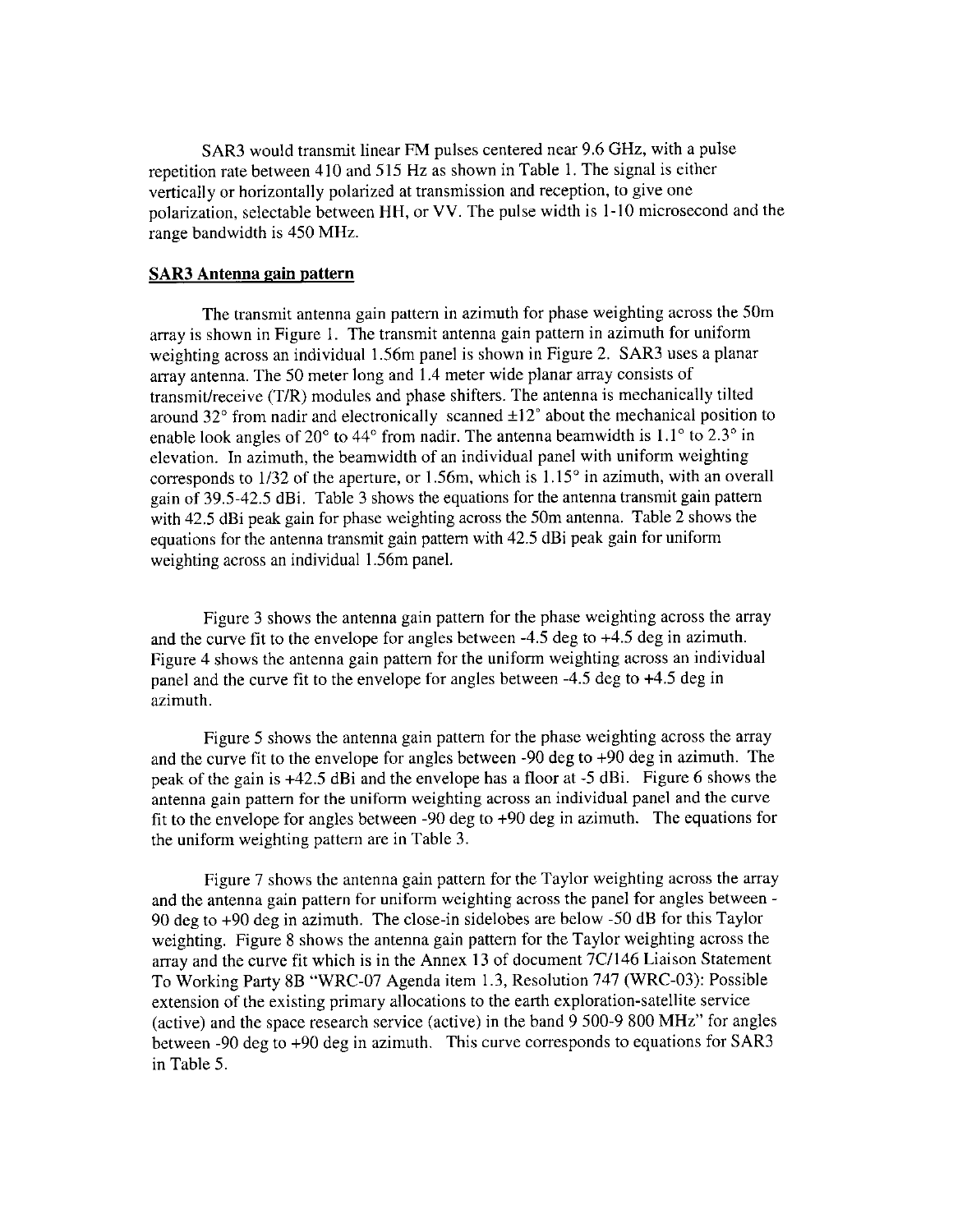FIGURE 1 Spaceborne SAR3 phase weighting transmit (solid line for phase weighting across array) and uniform transmit (dashed line for uniform weighting across panel) antenna gain patterns at **9600** MHz (-9 deg to **+9** deg)



**FIGURE 2** 

Spaceborne SAR3 phase weighting transmit (solid line for phase weighting across array) and uniform transmit (dashed line for uniform weighting across panel) antenna gain patterns at **9600** MHz (-1.5 deg to **+1.5** deg)

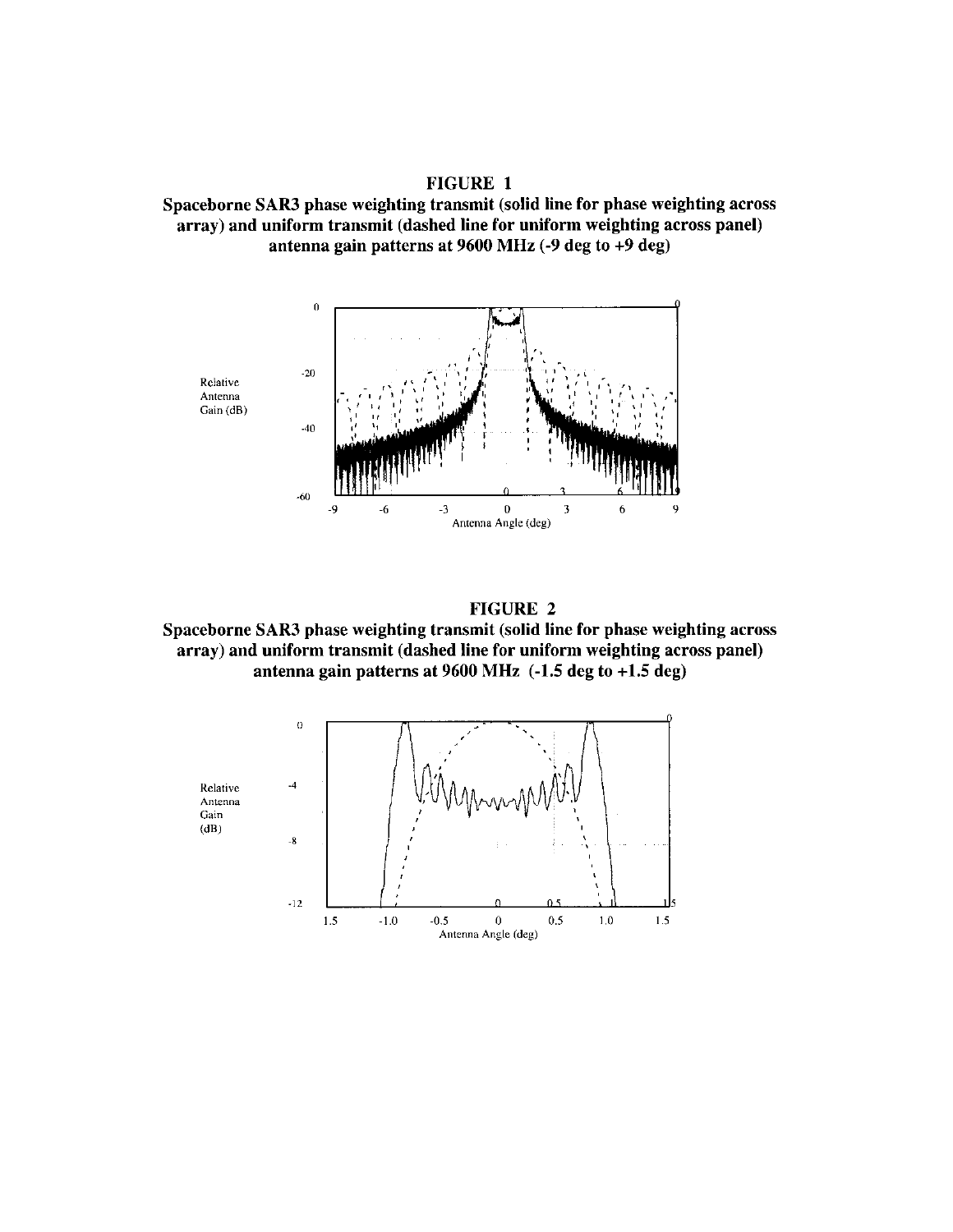FIGURE 3 Spaceborne SAR3 phase weighting transmit (solid line for Phase weighting of array), phase weighting envelope curve fit (short dashed line), at 9600 MHz (-4.5 deg to +4.5 deg)





Spaceborne SAR3 uniform transmit (solid line for uniform weighting of panel), uniform weighting envelope curve fit (short dashed line) at 9600 MHz (-4.5 deg to +4.5 deg)

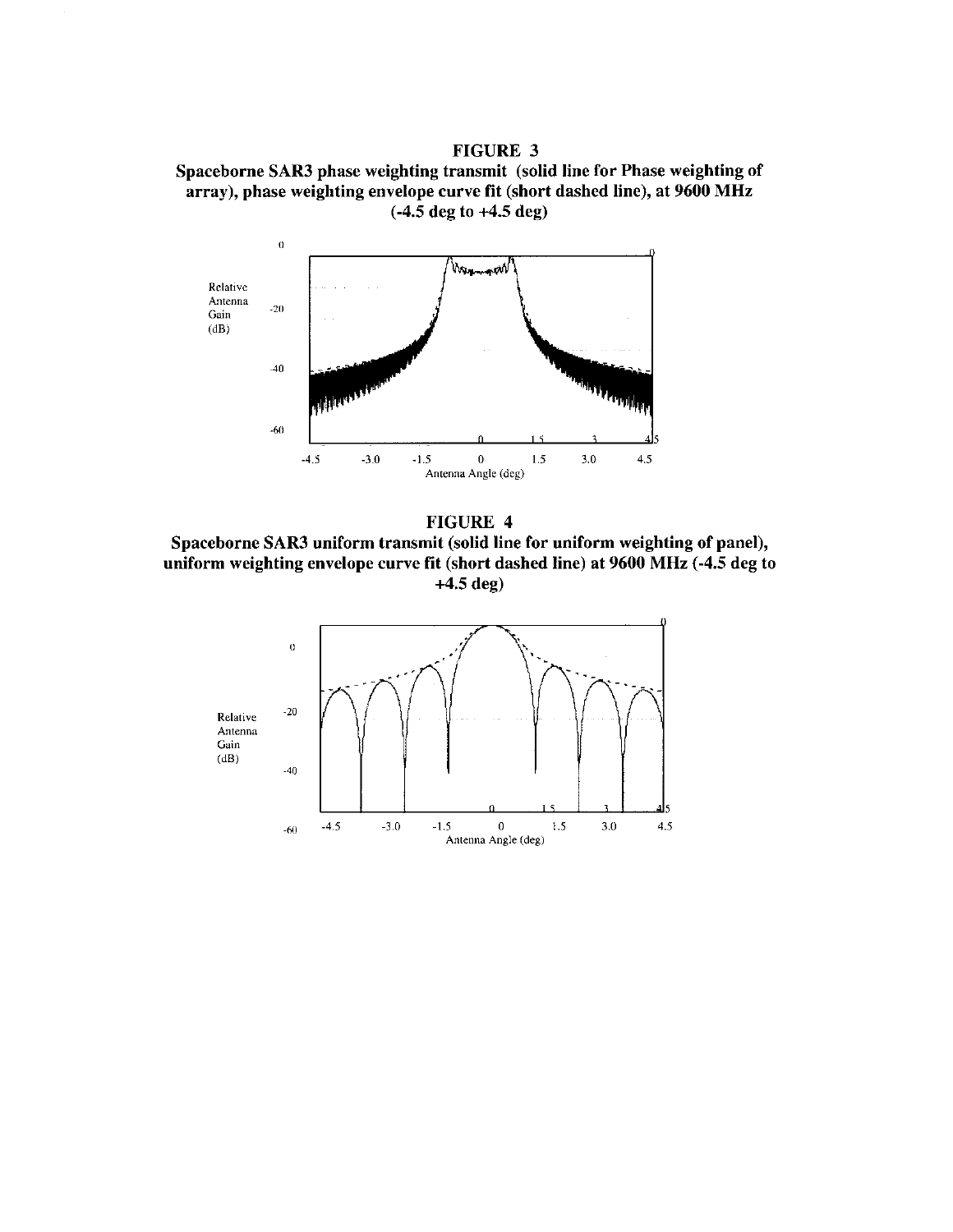FIGURE 5 Spaceborne SAR3 phase weighting transmit (solid line for phase weighting of array with peak gain of 42.5 dBi), phase weighting envelope curve fit (short dashed line with -5 dBi floor) at 9600 MHz (-90 deg to +90 deg)



FIGURE 6 Spaceborne SAR3 uniform transmit (solid line for uniform weighting of panel), uniform weighting envelope curve fit (short dashed line) at 9600 MHz (-90 deg to +90 deg)

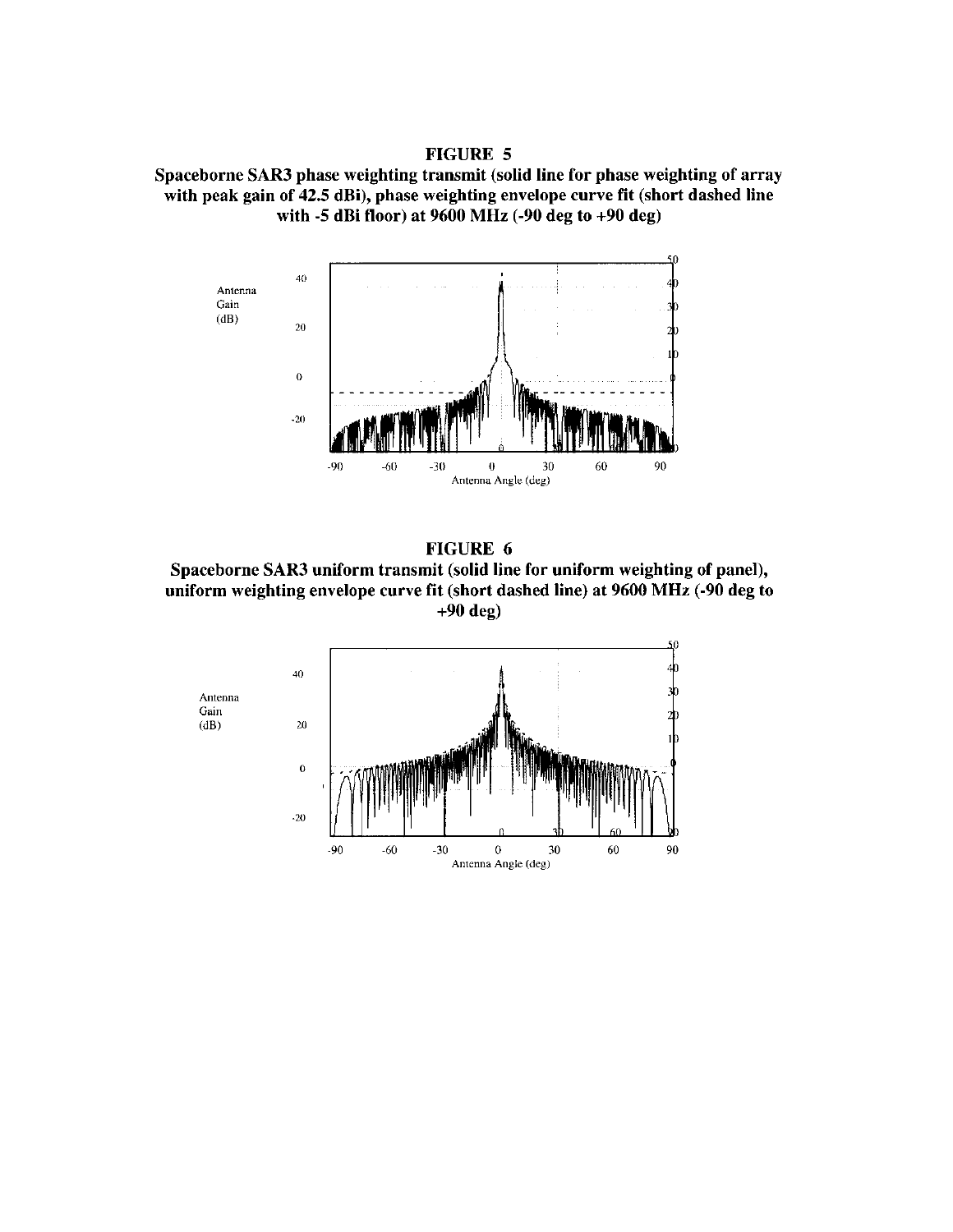# FIGURE 7 Spaceborne SAR3 Taylor weighting transmit (solid line for Taylor weighting of array), uniform weighting transmit (short dashed line for Uniform weighting) at 9600 MHz (-90 deg to +90 deg)





Spaceborne SAR3 Taylor weighting transmit (solid line for Taylor weighting of array), envelope curve fit from Table 2 with -48 dB floor (short dashed line) at 9600 MHz (-90 deg to +90 deg)

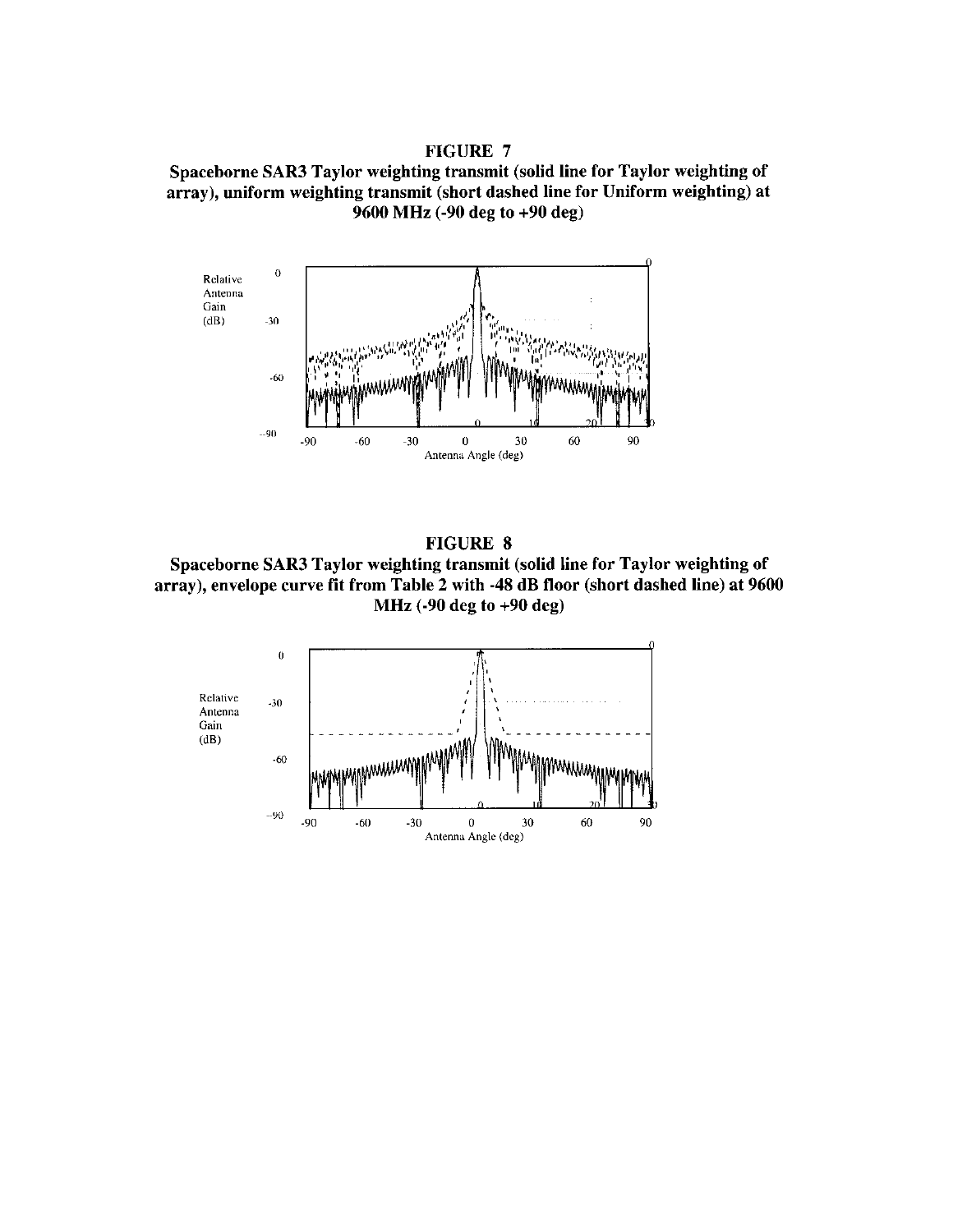# **TABLE 3 Spaceborne SAR3 antenna gain pattern at 9600 MHz with Phase Weighting Across Array**

| Pattern                 | Gain $G(\theta)$ (dBi) as a function of<br>off-axis angle $\theta$ (degrees)                                                                                                      | Angle range                                                                                                  |
|-------------------------|-----------------------------------------------------------------------------------------------------------------------------------------------------------------------------------|--------------------------------------------------------------------------------------------------------------|
| Vertical<br>(elevation) | $G_v(\theta_v) = 42.5 - 9.92(\theta_v)^2$<br>$G_v(\theta_v) = 31.4 - 0.83 \theta_v$<br>$G_v(\theta_v) = 10.5 - 0.133 \theta_v$                                                    | $0^{\circ} < \theta_{\nu} < 1.1^{\circ}$<br>$1.1^{\circ} \le \theta_v < 30^{\circ}$<br>$\theta_v > 30^\circ$ |
| Horizontal<br>(azimuth) | $G_h(\theta_h) = -5.02 + 6.42(\theta_h)^2$<br>$G_h(\theta_h) = -873.6 + \text{sign}(\theta_h) 2922.3 \theta_h - 3211.1(\theta_h)^2 +$<br>sign( $\theta_h$ ) 1154.2 $(\theta_h)^3$ | $0^{\circ}$ < $0b$ < $0.77^{\circ}$<br>$0.77o \leq \theta_b < 0.95o$                                         |
|                         | $G_h(\theta_h) = 61.27 - 97.8  \theta_h  + 26.8(\theta_h)^2$                                                                                                                      | $0.95^{\circ} < \theta_h < 1.8^{\circ}$                                                                      |
|                         | $G_h(\theta_h) = -25.18 - 17.9 \log  \theta_h $                                                                                                                                   | $1.8^{\circ} \le \theta_h < 17.66^{\circ}$                                                                   |
|                         | $G_h(\theta_h) = -47.5$                                                                                                                                                           | $\theta_h > 17.66^\circ$                                                                                     |
| Beam pattern            | $G(\theta) = \{G_v(\theta_v) + G_h(\theta_h), -5\}$ max                                                                                                                           |                                                                                                              |

# **TABLE 4 Spaceborne SAR3 antenna gain pattern at 9600 MHz with Uniform Weighting Across Panel**

| Pattern                 | Gain $G(\theta)$ (dBi) as a function of<br>off-axis angle $\theta$ (degrees)                                           | Angle range                                                                                                          |
|-------------------------|------------------------------------------------------------------------------------------------------------------------|----------------------------------------------------------------------------------------------------------------------|
| Vertical<br>(elevation) | $G_v(0_v) = 42.5 - 9.92(0_v)^2$<br>$G_v(\theta_v) = 31.4 - 0.83 \theta_v$<br>$G_v(\theta_v) = 10.5 - 0.133 \ \theta_v$ | $0^{\circ} < \theta_{0} < 1.1^{\circ}$<br>$1.1^{\circ} \leq \theta_{v} < 30^{\circ}$<br>$\theta_{v} \geq 30^{\circ}$ |
| Horizontal<br>(azimuth) | $G_h(\theta_h) = 0.0 - 9.07(\theta_h)^2$<br>$G_h(\theta_h) = -8.832 - 18.85 \log  \theta_h $                           | $0^\circ < \theta_b < 1.0^\circ$<br>$\theta_h > 1.0^\circ$                                                           |
| Beam pattern            | $G(\theta) = \{G_v(\theta_v) + G_h(\theta_h), -5\}$ max                                                                |                                                                                                                      |

# **TABLE 5**

# **Spaceborne SAR3 antenna gain pattern at 9600 MHz from Annex 13 of 7C/146**

| Pattern                 | Gain $G(0)$ (dBi) as a function of<br>off-axis angle $\theta$ (degrees)                                                        | Angle range                                                                                                    |
|-------------------------|--------------------------------------------------------------------------------------------------------------------------------|----------------------------------------------------------------------------------------------------------------|
| Vertical<br>(elevation) | $G_v(\theta_v) = 42.5 - 9.92(\theta_v)^2$<br>$G_v(\theta_v) = 31.4 - 0.83 \theta_v$<br>$G_v(\theta_v) = 10.5 - 0.133 \theta_v$ | $0^{\circ} < \theta_{\rm v} < 1.1^{\circ}$<br>1.1 <sup>o</sup> $\leq \frac{\theta_v}{\theta_v} \leq 30^\circ$  |
| Horizontal<br>(azimuth) | $G_h(\theta_h) = 0.0 - 9.07(\theta_h)^2$<br>$G_h(\theta_h) = +1.9 - 12.08 \theta_h$<br>$G_h(\theta_h) = -48$                   | $0^{\circ} < \theta_k < 1.15^{\circ}$<br>$1.15^{\circ} \le \theta_h < 4.13^{\circ}$<br>$\theta_k > 4.13^\circ$ |
| Beam pattern            | $G(\theta) = \{G_v(\theta_v) + G_h(\theta_h), -5\} \max$                                                                       |                                                                                                                |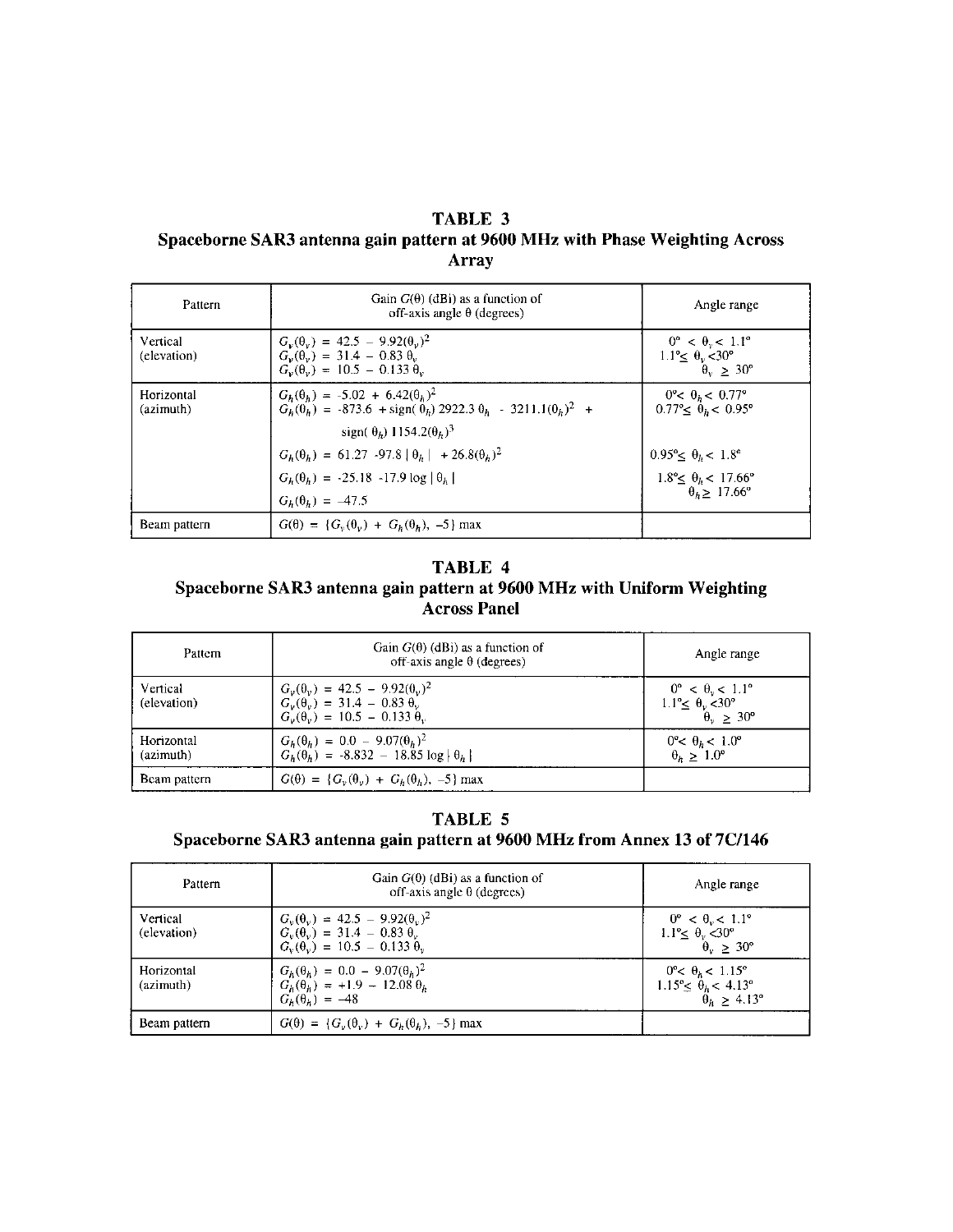#### **Technical characteristics of terrestrial radar system**

The system G3 in Table 6 is fixed at 0 deg elevation with a beamwidth of 0.81 deg in elevation so that as SAR3 looks down at 50 deg inclination angle, the system G3 would see **SAR3** about 40 deg in the elevation sidelobes, which would be approximately in the 48<sup>th</sup> sidelobe for a 0.81 deg beamwidth, at an antenna gain of -4 dBi in the sidelobes, for uniform illumination, whereas, the actual illumination probably has amplitude weighting in elevation which gives a faster rate of sidelobe decrease.

| <b>Characteristics</b>                        | <b>System G3</b>                         |  |
|-----------------------------------------------|------------------------------------------|--|
| Function                                      | <b>Tracking Radar</b>                    |  |
| Tuning range (MHz)                            | 9 370-9 990                              |  |
| Antenna polarization                          | Linear                                   |  |
| Antenna main beam gain (dBi)                  | 42.2                                     |  |
| Antenna elevation beamwidth<br>$(\text{deg})$ | 0.81                                     |  |
| Antenna azimuth beamwidth (deg)               | 1.74                                     |  |
| Antenna horizontal scan rate                  | Not Specified                            |  |
| Antenna horizontal scan type                  | Sector: $\pm 45$ deg (phase-<br>scanned) |  |
| Antenna vertical scan rate                    | Not Specified                            |  |
| Antenna vertical scan type                    | Fixed at $0^{\circ}$ elevation           |  |
| Antenna height                                | 100 meters                               |  |
| Receiver IF 3 dB bandwidth (MHz)              |                                          |  |
| Receiver noise figure (dB)                    | Not Specified; 5 dB assumed              |  |
| Minimum discernible signal (dBm)              | $-107$                                   |  |

**TABLE 6 Technical characteristics of beacon and ground-based radars")** 

**Minimum discernible signal (dBm)**  $\begin{array}{|l} -107 \end{array}$ <br>1. Characteristics of radar systems taken from PDNR in Document 8B/36, Annex 3 (Chairman's Report)

#### **Receive Power Profiles at Terrestrial Stations**

The SAR3 interference power profiles into *G3* will be calculated as the satellite flies past a given terrestrial station G3. The first profile will be that obtained by using the phase weighting across the entire 50 m length of the antenna, and the second profile will be obtained by transmitting from a single subarray with the same peak eirp.

The SAR interference power at the terrestrial radar station was calculated using equations (15) and (16) in Annex 1 of ITU-R Recommendation M.1461-1 (Annex 13 of document 7C/146) as follows: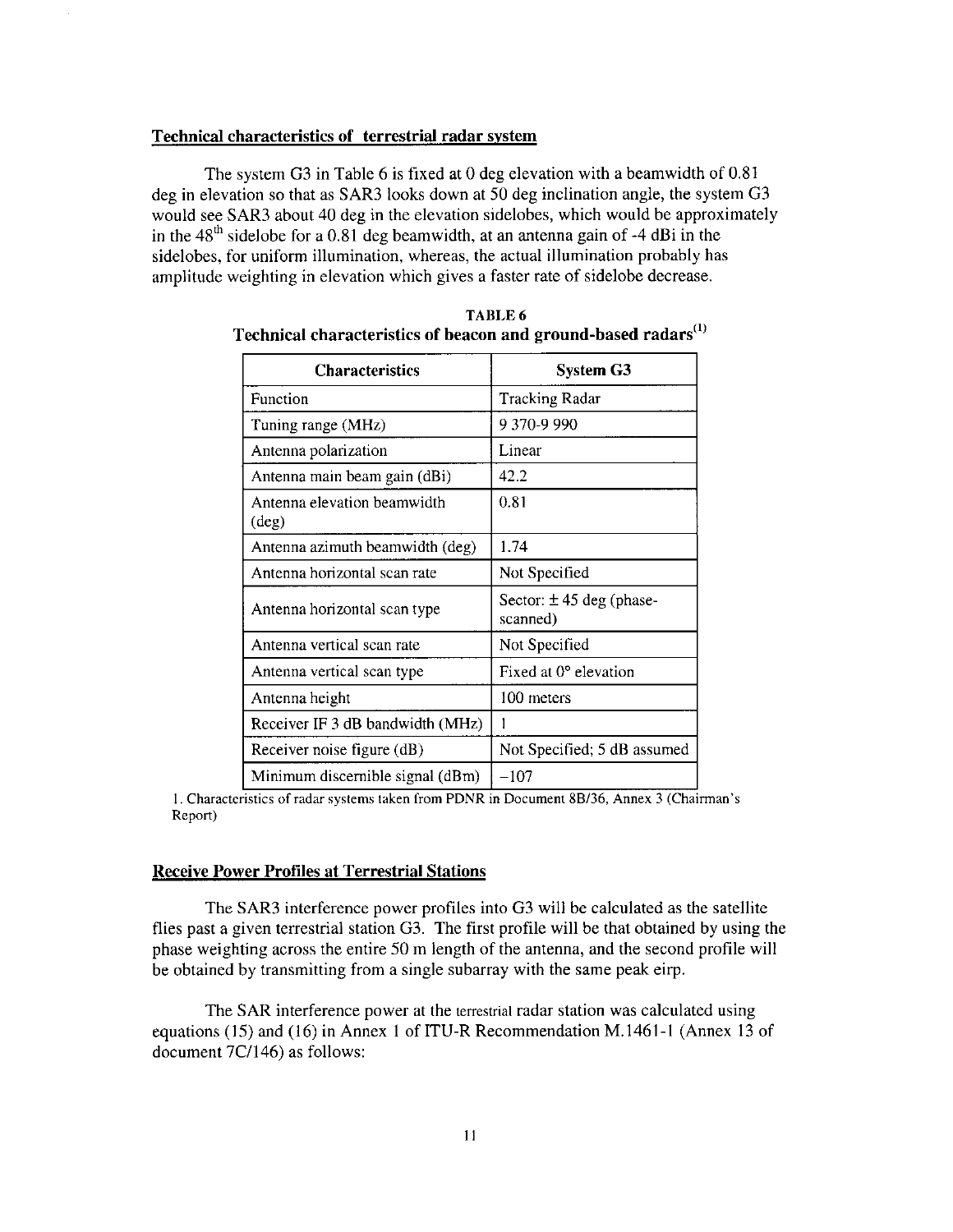$$
I_{sar} = 10 \cdot \log P_{t,sar} + G_{t,sar} + G_r - L\mathbf{r} - L\mathbf{R} - (32.44 + 20 \cdot \log(f \cdot \mathbf{R})) - FDR_{\alpha} \text{ dBW}
$$

where:

 $P_{\text{r}}$ <sub>sor</sub> =  $G_{\iota, \text{sar}} =$  $G<sub>r</sub>$  =  $L_{\tau} =$  $L_R =$  $f =$  $R =$  $FDR_{IF}$ **SAR** peak transmitter power (Watts) **SAR** antenna gain in direction of radar station (dBi) radar station antenna gain in direction of **SAR** (dBi) insertion loss in the transmitter (dB) insertion loss in the radar receiver (dB) radar station receive frequency (MHz) slant range between SAR and radar station (km) frequency dependent rejection, where:

 $FDR_{IF} = OTR + OFR$ 

For this study, co-frequency operation is assumed, therefore off-frequency rejection  $(OFR) = 0.$ 

For pulsed CW and phase-coded pulsed signals, the peak on-tune rejection (OTR) factor is given by:

 $OTR = 0$  for  $B_R \ge B_T$  $OTR = 20 \log (B_T / B_R)$  for  $B_R < B_T$ 

where:

 $B_R$  = receiver 3 dB bandwidth (Hz)  $B_T =$  transmitter 3 dB bandwidth (Hz).

For chirped pulsed signals, the peak **OTR** factor is given by:

 $\angle OTR = 0$  for  $B_C / (B_R^2 T) \leq 1$ 

 $OTR = 10 \log (B_C / (B_R^2 T))$  for  $B_C / (B_R^2 T) > 1$ 

where:

 $T :=$  chirped pulse width (s)

 $B_C$  = transmitter chirped bandwidth during the pulse width, *T* (Hz).

This analysis did not consider atmospheric or insertion losses.

The interference-to-noise ratio can be calculated by the following formula:

 $I/N = I_{SAR} - N_{Radar Receiver}$ 

where: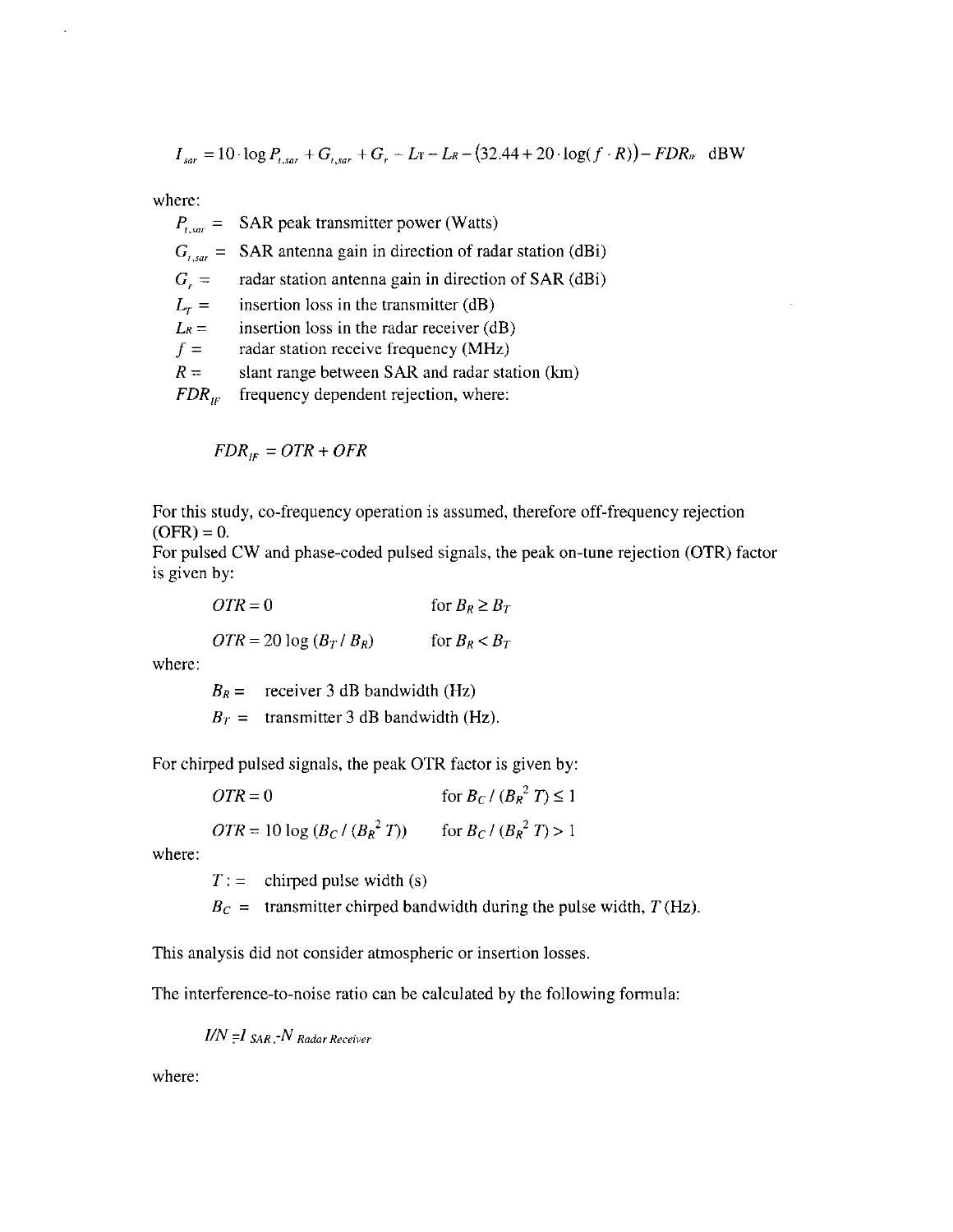$I/N$ : Interference-to-noise ratio at the detector input (IF output) (dB),

*N Radar Receiver* : radar receiver inherent noise level (dBm),  $N = -114$  dBm 10 log *BIF* (MHz) *NF*,

and:

BIF : receiver IF bandwidth (MHz),

*NF*: receiver noise figure (dB).

The SAR3 characteristics are shown in Table 2. For this example of interference from SAR3 into G3, the pulse width is 10 microsec, and the peak antenna gain is 42.5 dBi.

The interference levels from SAR3 into G3 as the SAR3 orbits over the fixed location of system G3 at 44 deg look angle from the SAR3 is show in Figure 7 over 2 minutes of orbit time.

The interference threshold assumes an I/N of -10 dB. Using uniform weighting across an individual panel, the SAR is above the threshold about 1 18 sec; whereas, using phase weighting across the array, the SAR is above the threshold about 14 sec. For this example, the phase weighting technique provides interference mitigation and reduces the amount of time the SAR interference is above the terrestrial radar's threshold by a factor of over 8.

The interference levels from SAR3 into G3 using the gain equations from Annex 13 of 7Cl146 as the SAR3 orbits over the fixed location of system *G3* at 44 deg look angle from the SAR3 is show in Figure 8 over 2 minutes of orbit time.

The interference threshold assumes an I/N of -10 dB. Using uniform weighting across an individual panel, the SAR is above the threshold about 118 sec; whereas, using the gain equations from Annex 13 of 7C/146, SAR3 is above the threshold about 9.5 sec. For this example, this gain pattern provides interference mitigation and reduces the amount of time the SAR interference is above the terrestrial radar's threshold by a factor of over 12.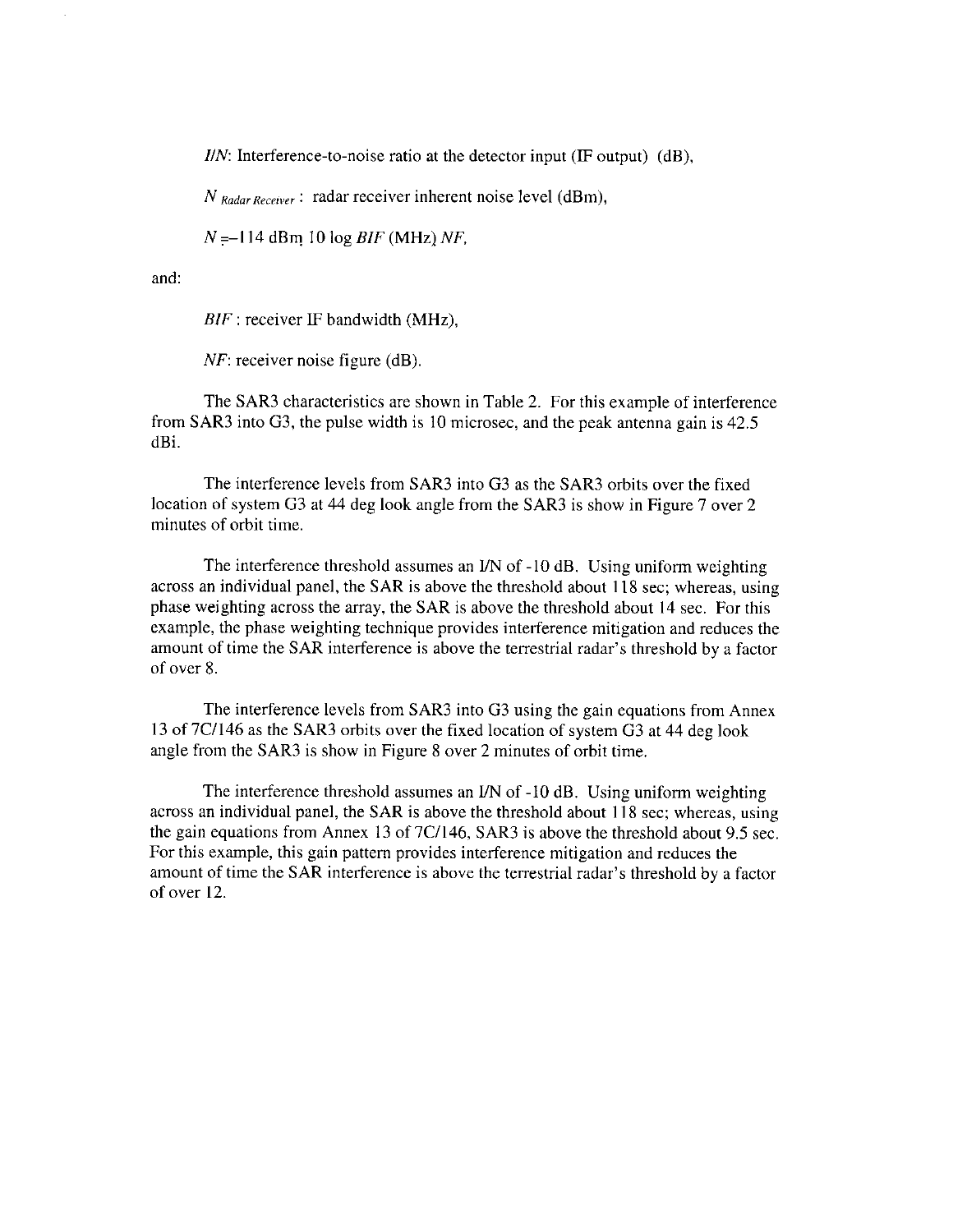**Interference levels at terrestrial radar G3 from SAR3 (using phased weighting across array or uniform weighting across panel) at 506 km orbital altitude** 



# **FIGURE 7**